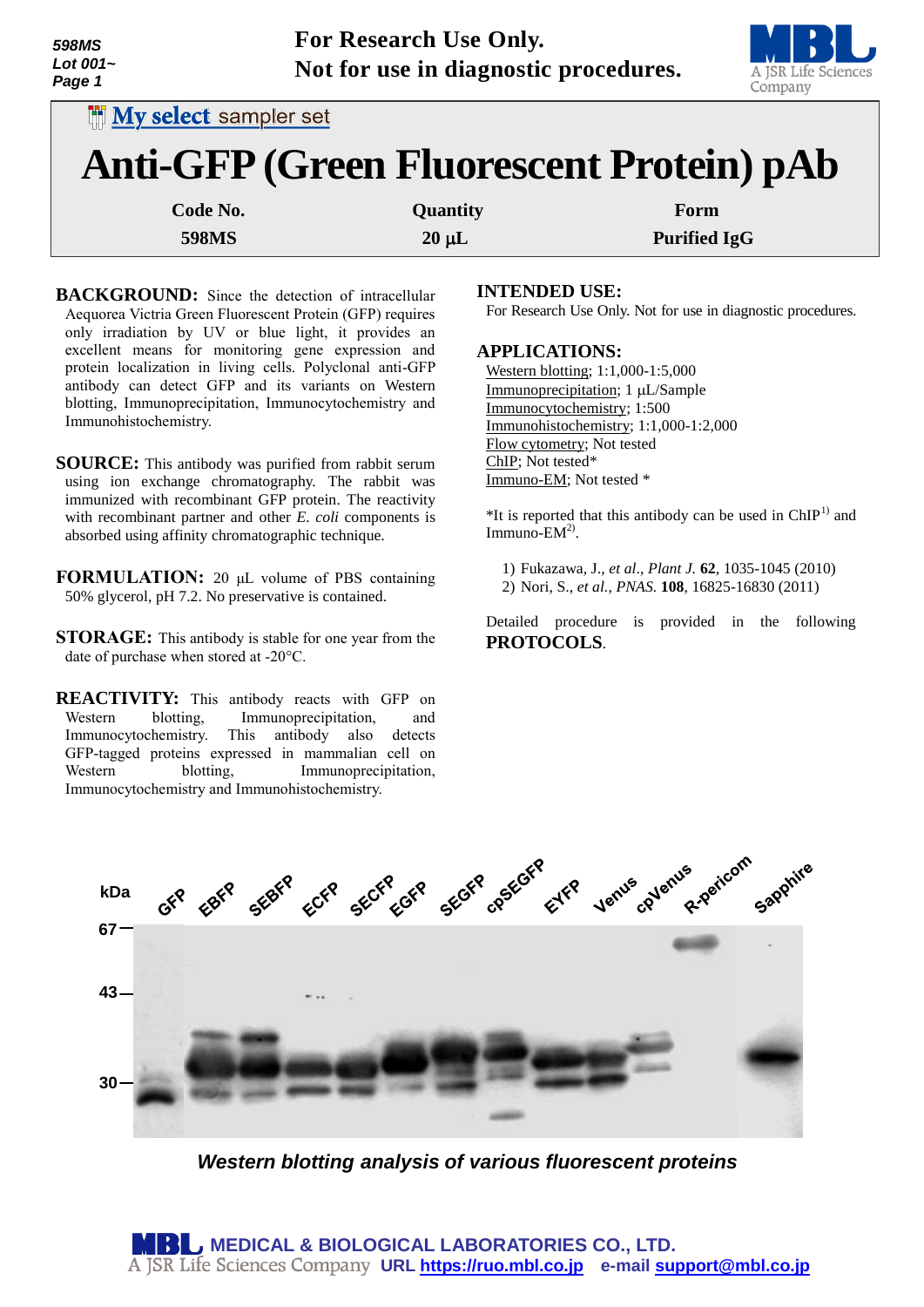*598MS Lot 001~ Page 2*



*Western blotting analysis of GFP* Lane 1: GFP fusion protein transfectant Lane 2: Parental cell Immunoblotted with 598

# **PROTOCOLS:**

# **SDS-PAGE & Western blotting**

- 1) Mix the sample with equal volume of Laemmli's sample buffer.
- 2) Boil all samples for 3~5 minutes and centrifuge. Load 10  $\mu$ L of cell lysates or tissue homogenate (5~20  $\mu$ g total protein) per lane on a 1-mm-thick SDS-polyacrylamide gel and carry out electrophoresis.
- 3) Blot the protein to a polyvinylidene difluoride (PVDF) membrane at 1 mA/cm<sup>2</sup> for 1 hour in a semi-dry transfer system (Transfer Buffer: 25 mM Tris, 190 mM glycine, 20% methanol). See the manufacturer's manual for precise transfer procedure.
- 4) To reduce nonspecific binding, soak the membrane in 10% skimmed milk (in PBS, pH 7.2) for 1 hour at room temperature, or overnight at 4°C.
- 5) Incubate the membrane with primary antibody diluted with 1% skimmed milk (in PBS, pH 7.2) as suggested in the **APPLICATIONS** for 1 hour at room temperature. (The concentration of antibody will depend on the conditions.)
- 6) Wash the membrane with PBS-T [0.05% Tween-20 in PBS] (5 minutes x 3).
- 7) Incubate the membrane with the 1:10,000 Anti-IgG (Rabbit) pAb-HRP (MBL; code no. 458) diluted with 1% skimmed milk (in PBS, pH 7.2) for 1 hour at room temperature.
- 8) Wash the membrane with PBS-T (5 minutes x 3).
- 9) Wipe excess buffer off the membrane, and incubate membrane with an appropriate chemiluminescence reagent for 1 minute.
- 10) Remove extra reagent from the membrane by dabbing with paper towel, and seal it in plastic wrap.
- 11) Expose to an X-ray film in a dark room for 3 minutes.
- 12) Develop the film as usual. The condition for exposure and development may vary.



*Immunoprecipitation of GFP from HEK293T transfectant*

Lane 1: Normal Rabbit IgG (PM035) Lane 2: Anti-GFP pAb (598) Lane 3: Input Immunoblotted with Anti-GFP pAb (598)

#### **Immunoprecipitation**

- 1) Wash 1 x  $10^7$  cells 3 times with PBS and suspend with 1 mL of cold NET-2 Buffer [500 mM Tris-HCl (pH 7.5), 150 mM NaCl, 0.05% NP-40], then sonicate briefly (up to 30 seconds). Incubate it on ice for 30 minutes.
- 2) Centrifuge the tube at 12,000 x g for 10 minutes at 4°C and transfer the supernatant to another tube.
- 3) Mix 20  $\mu$ L of 50% protein A agarose beads slurry resuspended in PBS with 200 µL of NET-2 Buffer, then add Normal Rabbit IgG (MBL; code no. PM035) or Anti-GFP pAb (MBL; code no. 598) at the amount of suggested in the **APPLICATIONS** into each tube. Incubate with gentle agitation for 1 hour at room temperature.
- 4) Wash the beads once with 1 mL of NET-2 Buffer. Carefully discard the supernatant.
- 5) Add 200  $\mu$ L of the supernatant (prepared from step 2) diluted 20-fold with NET-2 Buffer to the tube. Mix well and incubate with gentle agitation for 1 hour at room temperature.
- 6) Centrifuge the tube at 2,500 x g for 10 seconds and discard the supernatant.
- 7) Resuspend the agarose with NET-2 Buffer.
- 8) Centrifuge the tube at 2,500 x g for 10 seconds and discard the supernatant.
- 9) Repeat steps 7)-8) 3 times.
- 10) Resuspend the beads in 20  $\mu$ L of Laemmli's sample buffer and centrifuge for 5 minutes. Boil for 5 minutes, Use  $10 \mu L/l$ ane for the SDS-PAGE analysis.

(See **SDS-PAGE & Western blotting**.)